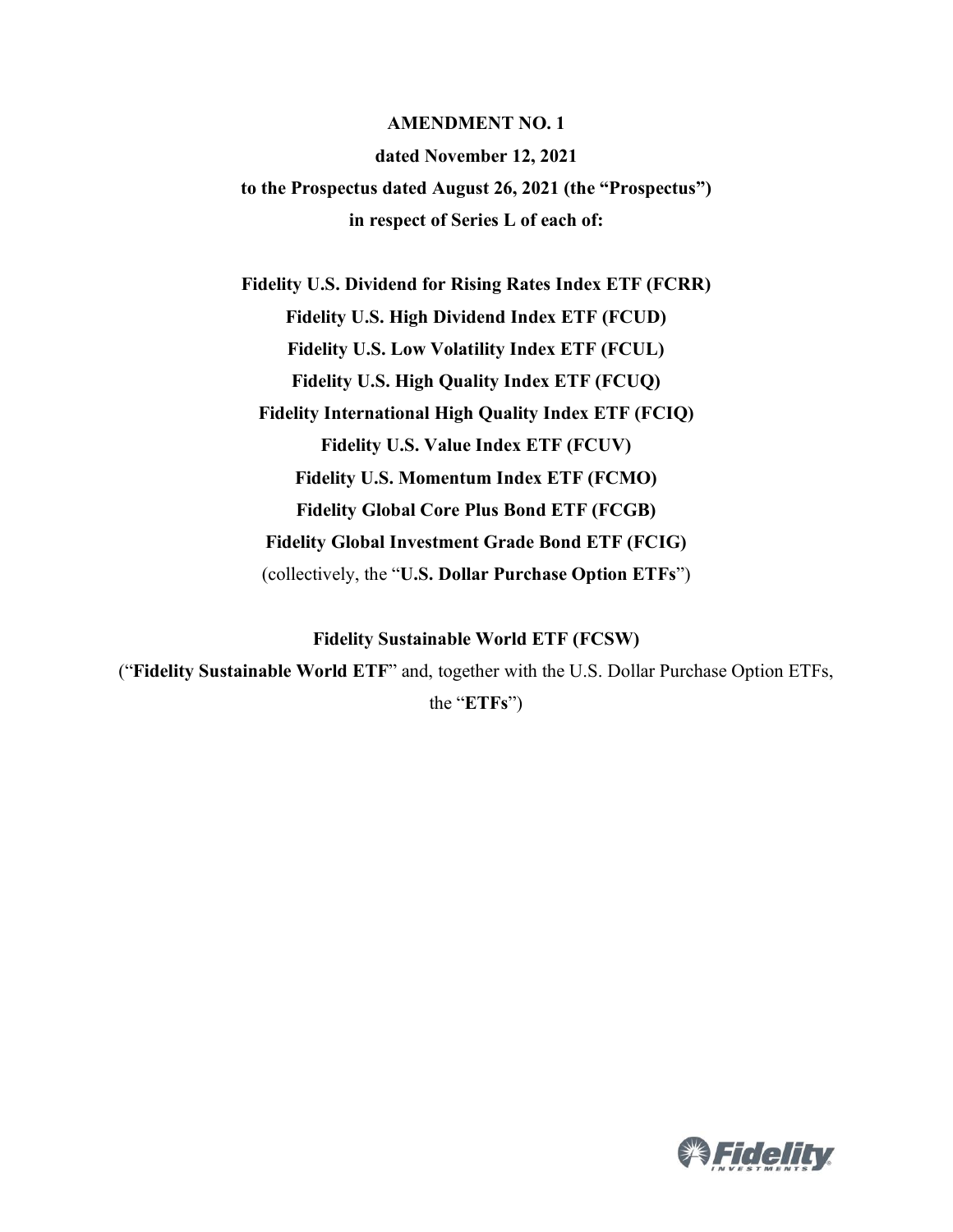The Prospectus is being amended to (i) add disclosure regarding a new U.S. dollar purchase option to become available in respect of the U.S. Dollar Purchase Option ETFs on or around December 1, 2021; (ii) update two entries on the directors and officers chart; and (iii) update disclosure relating to the sub-advisory services of Fidelity Sustainable World ETF. All capitalized terms used but not defined in this Amendment No. 1 have the respective meanings set out in the Prospectus.

### **AMENDMENT TO THE PROSPECTUS**

The technical amendments to the Prospectus required to effect these amendments are as follows:

# **1. In respect of the U.S. Dollar Purchase Option ETFs:**

The following amendments are effective on or around December 1, 2021.

The names of the U.S. Dollar Purchase Option ETFs on the cover page of the Prospectus are replaced with the following:

Fidelity U.S. Dividend for Rising Rates Index ETF (FCRR/FCRR.U) Fidelity U.S. High Dividend Index ETF (FCUD/FCUD.U) Fidelity U.S. Low Volatility Index ETF (FCUL/FCUL.U) Fidelity U.S. High Quality Index ETF (FCUQ/FCUQ.U) Fidelity International High Quality Index ETF (FCIQ/FCIQ.U) Fidelity U.S. Value Index ETF (FCUV/FCUV.U) Fidelity U.S. Momentum Index ETF (FCMO/FCMO.U) Fidelity Global Core Plus Bond ETF (FCGB/FCGB.U) Fidelity Global Investment Grade Bond ETF (FCIG/FCIG.U)

The following paragraph replaces the last paragraph under the subheading entitled "Listing of Units" on page iv of the Prospectus:

"The base currency of the Fidelity ETFs is Canadian dollars. However, the U.S. Dollar Purchase Option ETFs offer a U.S. dollar purchase option, which means that those ETFs make their Units available for purchase and sale on the TSX, NEO Exchange or another exchange or marketplace, as applicable, in both Canadian dollars ("**CAD Units**") and U.S. dollars ("**USD Units**"). The CAD Units trade in Canadian dollars and the USD Units trade in U.S. dollars. Unitholders that redeem USD Units for cash at 95% of the trading price of those USD Units will be paid the cash redemption proceeds in Canadian dollars. The Designated Broker and Dealers that purchase or redeem Units for cash can purchase and redeem both the CAD Units and the USD Units only in Canadian dollars."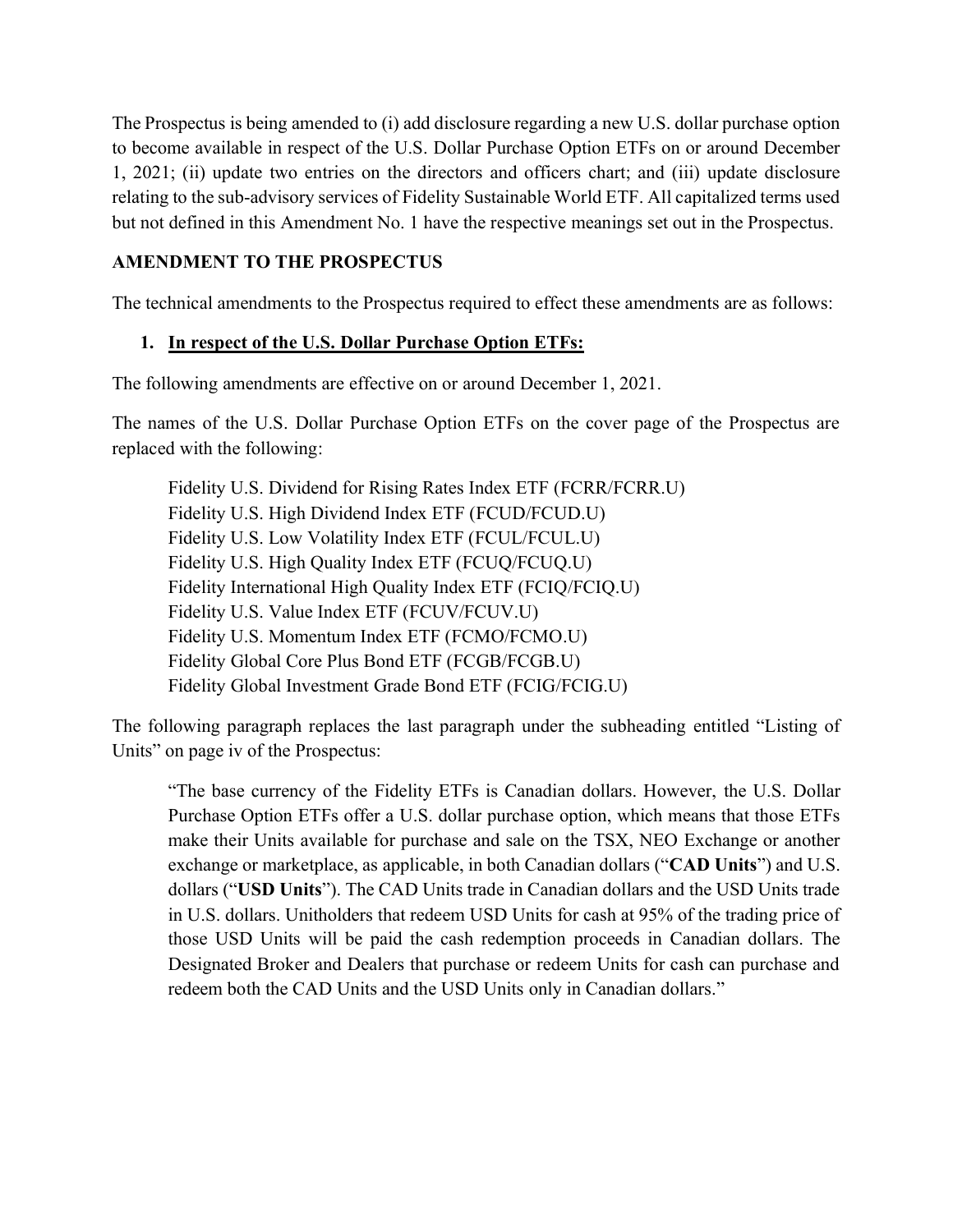The following definitions are added in alphabetical ordering to the Important Terms section starting at page 1 of the Prospectus:

"*CAD Units* - the Units of the U.S. Dollar Purchase Option ETFs that trade in Canadian dollars."

"*USD Units* - the Units of each of Fidelity U.S. Dividend for Rising Rates Index ETF, Fidelity U.S. High Dividend Index ETF, Fidelity U.S. Low Volatility Index ETF, Fidelity U.S. High Quality Index ETF, Fidelity International High Quality Index ETF, Fidelity U.S. Value Index ETF, Fidelity U.S. Momentum Index ETF, Fidelity Global Core Plus Bond ETF and Fidelity Global Investment Grade Bond ETF that trade in U.S. dollars."

The following definition replaces the definition of "Unit" in the Important Terms section on page 5 of the Prospectus:

"*Unit* – in relation to a particular Fidelity ETF, a redeemable, transferable series L unit of a Fidelity ETF, which represents an equal, undivided interest in that series' proportionate share of the assets of the Fidelity ETF. CAD Units are series L units of a U.S. Dollar Purchase Option ETF that trade in Canadian dollars and USD Units are series L units of a U.S. Dollar Purchase Option ETF that trade in U.S. dollars.

The names of the U.S. Dollar Purchase Option ETFs on page 6 of the Prospectus are replaced with the following:

Fidelity U.S. Dividend for Rising Rates Index ETF (FCRR/FCRR.U) Fidelity U.S. High Dividend Index ETF (FCUD/FCUD.U) Fidelity U.S. Low Volatility Index ETF (FCUL/FCUL.U) Fidelity U.S. High Quality Index ETF (FCUQ/FCUQ.U) Fidelity International High Quality Index ETF (FCIQ/FCIQ.U) Fidelity U.S. Value Index ETF (FCUV/FCUV.U) Fidelity U.S. Momentum Index ETF (FCMO/FCMO.U) Fidelity Global Core Plus Bond ETF (FCGB/FCGB.U) Fidelity Global Investment Grade Bond ETF (FCIG/FCIG.U)

The following paragraph replaces the section entitled "Units" on page 7 of the Prospectus:

"Each Fidelity ETF offers series L Units under this prospectus (the "**Units**").

The base currency of the Fidelity ETFs is Canadian dollars. However, the U.S. Dollar Purchase Option ETFs make their Units available for purchase and sale on the TSX, NEO Exchange or another exchange or marketplace, as applicable, in both Canadian dollars ("**CAD Units**") and U.S. dollars ("**USD Units**"). The CAD Units trade in Canadian dollars and the USD Units trade in U.S. dollars. No currency hedging is entered into by the U.S. Dollar Purchase Option ETFs in respect of the USD Units."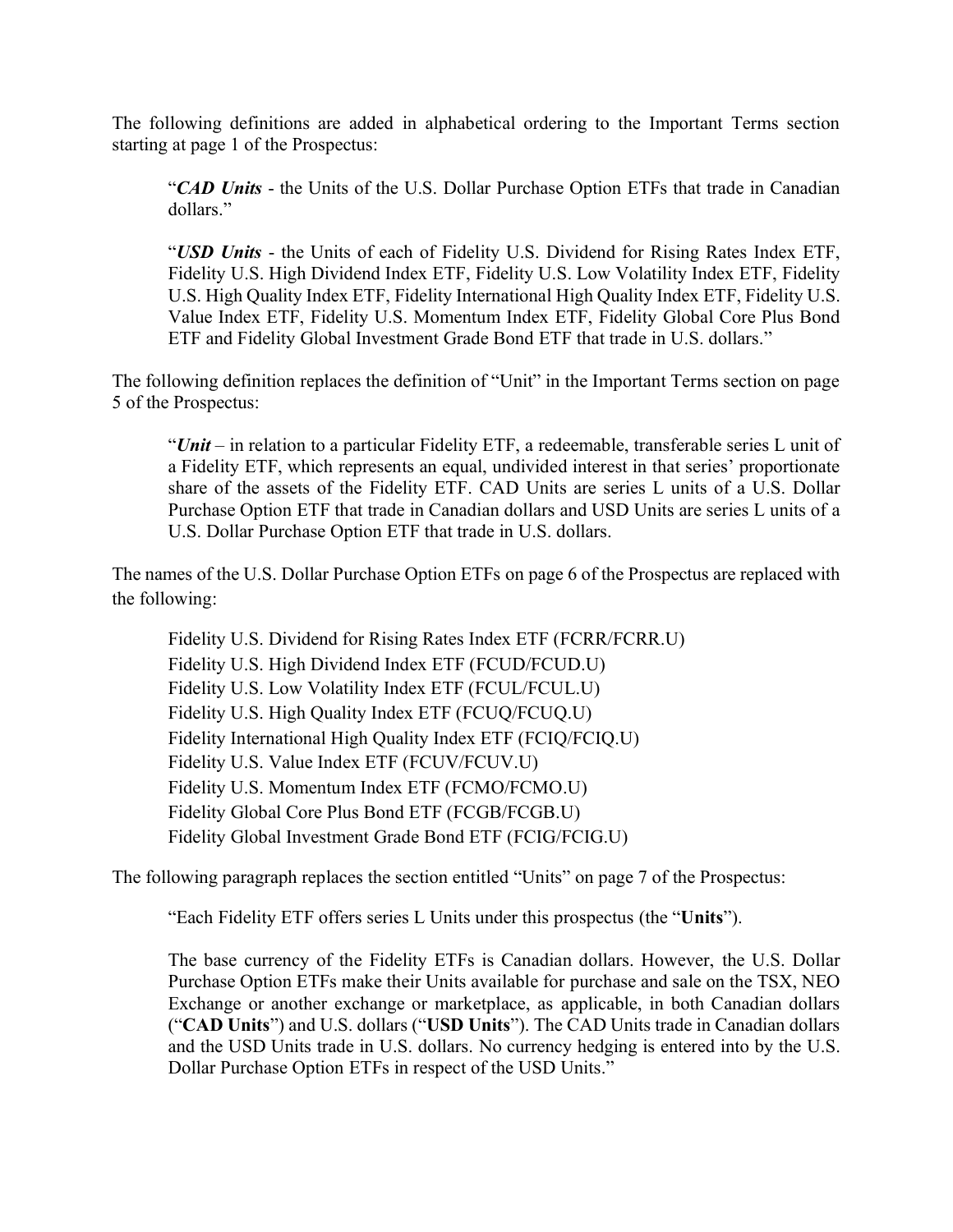The following paragraph is added as paragraph four of the section entitled "Continuous Distribution" on page 7 of the Prospectus:

"CAD Units of the U.S. Dollar Purchase Option ETFs trade on the TSX, NEO Exchange or another exchange or marketplace, as applicable, in Canadian dollars and USD Units of the U.S. Dollar Purchase Option ETFs trade on the TSX, NEO Exchange or another exchange or marketplace, as applicable, in U.S. dollars."

The following paragraph replaces the second last paragraph of the section entitled "Continuous Distribution" on page 7 of the Prospectus:

"The Fidelity ETFs will issue Units directly to Designated Brokers and Dealers. The Designated Broker and Dealers that purchase or redeem Units of the U.S. Dollar Purchase Option ETFs for cash can purchase and redeem both the CAD Units and the USD Units only in Canadian dollars."

The following sentence is added as the third last paragraph of the section entitled "Distributions" on page 19 of the Prospectus:

"Distributions on USD Units will be made in Canadian dollars."

The following paragraph is added as the last paragraph under the sub-heading "Additional Investment Strategies of the Fidelity ETFs" on page 52 of the Prospectus:

#### "*USD Units*

U.S. Dollar Purchase Option ETFs offer a U.S. dollar purchase option, which means that those ETFs make their Units available for purchase and sale on the TSX, NEO Exchange or another exchange or marketplace, as applicable, in both Canadian dollars and U.S. Dollars. The CAD Units trade in Canadian dollars and the USD Units trade in U.S. dollars. No currency hedging is entered into by the U.S. Dollar Purchase Option ETFs in respect of the USD Units."

The following sentence is added as the last paragraph of the Risk Factor entitled "Currency Hedging Risk" on page 69 of the Prospectus:

"USD Units are offered as a convenience for investors and do not hedge - or protect against losses caused by changes in the exchange rate between the Canadian and U.S. dollar."

The following sentence is added as the second paragraph of the Risk Factor entitled "Currency Risk" on page 69 of the Prospectus:

"The base currency of the U.S. Dollar Purchase Option ETFs is Canadian dollars. A Unitholder buying or selling USD Units on the TSX, NEO Exchange or another exchange or marketplace, as applicable, may, therefore, experience a gain or loss due to a fluctuation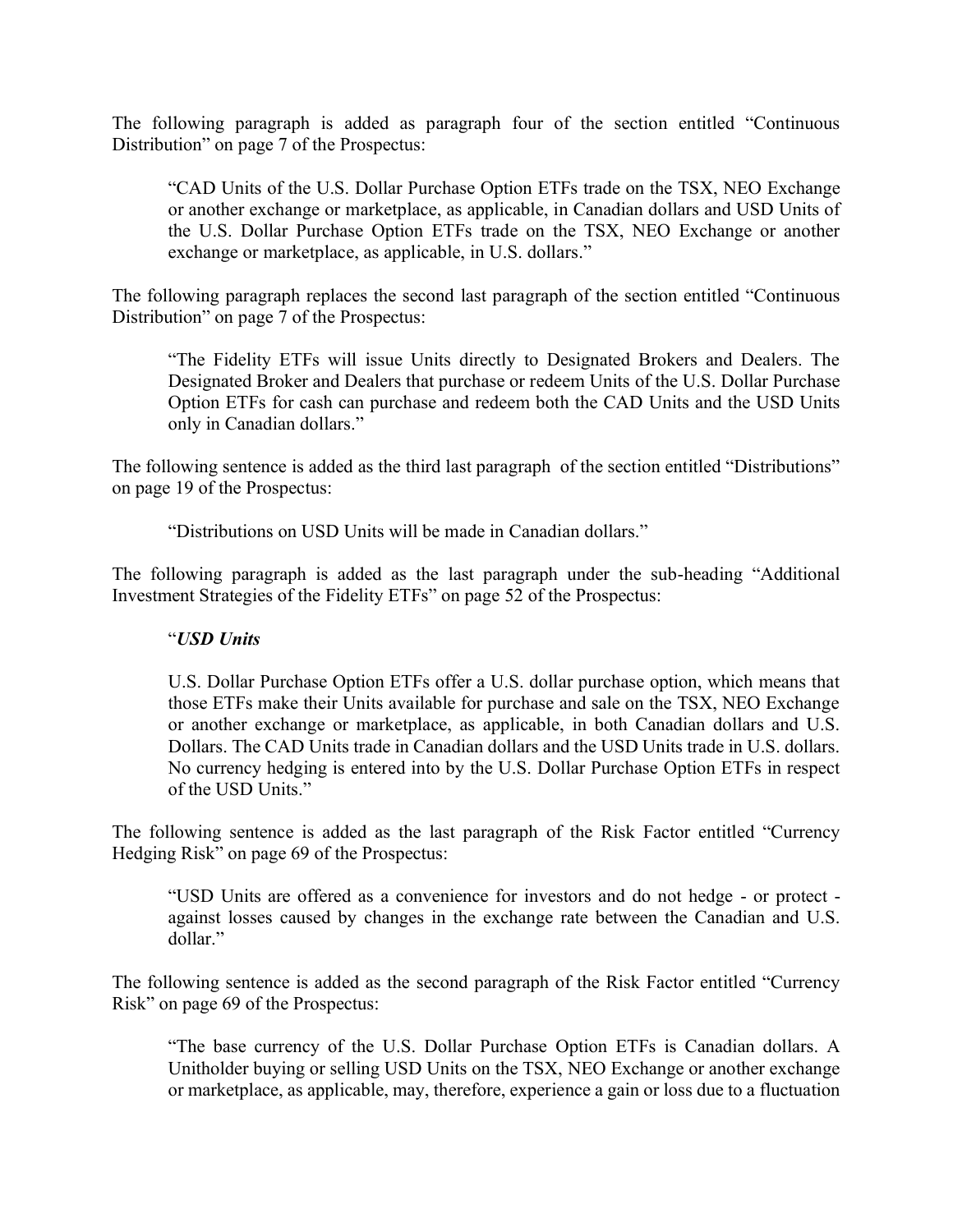in the relative value between the U.S. dollar and the Canadian dollar on any given day. No currency hedging is entered into by the U.S. Dollar Purchase Option ETFs in respect of the USD Units. USD Units are offered as a convenience for investors who wish to buy or sell USD Units on the TSX, NEO Exchange or another exchange or marketplace, as applicable, with U.S. dollars. Distributions and the proceeds of sale or redemption will be paid in Canadian dollars. Depending on the arrangements between an investor and the investor's broker and the terms of the investor's brokerage account, these Canadian dollar amounts may be converted into U.S. dollars. Brokers may charge a fee for this service.

The following paragraph replaces the paragraph immediately following the distributions chart under the section entitled "Distribution Policy" and the subsection entitled "Distributions" on page 78 of the Prospectus:

"Cash distributions on both CAD Units and USD Units will be paid in Canadian dollars. Where a U.S. Dollar Purchase Option ETF has declared a distribution on its USD Units and the exchange rate between the Canadian and U.S. currencies changes between the exdividend date (when the distribution is recognized as a liability in the financial records of the U.S. Dollar Purchase Option ETF) and the time the distribution on the USD Units is paid, then the U.S. Dollar Purchase Option ETF may realize a foreign exchange loss or gain that will be reflected in the NAV per Unit for the USD Units on the payment date. The Manager may, in its discretion, change the frequency of cash distributions, and will issue a press release if such a change is made, or the Manager may make additional distributions if determined to be appropriate. Cash distributions are expected to consist primarily of income, but may, at the Manager's discretion, include capital gains and/or returns of capital. Distributions are not fixed or guaranteed."

The following sentence replaces the second paragraph following the subscription cut-off times chart under the subsection entitled "Issuance of Units" and the sub-subsection entitled "To Designated Brokers and Dealers" on page 81 of the Prospectus:

"If a Dealer purchases Units for cash, the purchase price for both CAD Units and USD Units of a U.S. Dollar Purchase Option ETF must be paid in Canadian dollars."

The following paragraph is added as the last paragraph under the subsection entitled "Buying and Selling Units" on page 81 of the Prospectus:

"The base currency of the U.S. Dollar Purchase Option ETFs is Canadian dollars and both the CAD Units and the USD Units can be bought by Designated Brokers and Dealers only in Canadian dollars. However, a U.S. dollar NAV per Unit is calculated for the USD Units of the U.S. Dollar Purchase Option ETFs because they trade on the TSX, NEO Exchange or another exchange or marketplace, as applicable, in U.S. dollars. For purposes of this calculation, the Canadian dollar NAV per Unit is converted to U.S. dollars at the prevailing exchange rate on the applicable Valuation Date. USD Units are offered as a convenience for investors who wish to buy or sell USD Units on the TSX, NEO Exchange or another exchange or marketplace, as applicable, with U.S. dollars. USD Units are not hedged and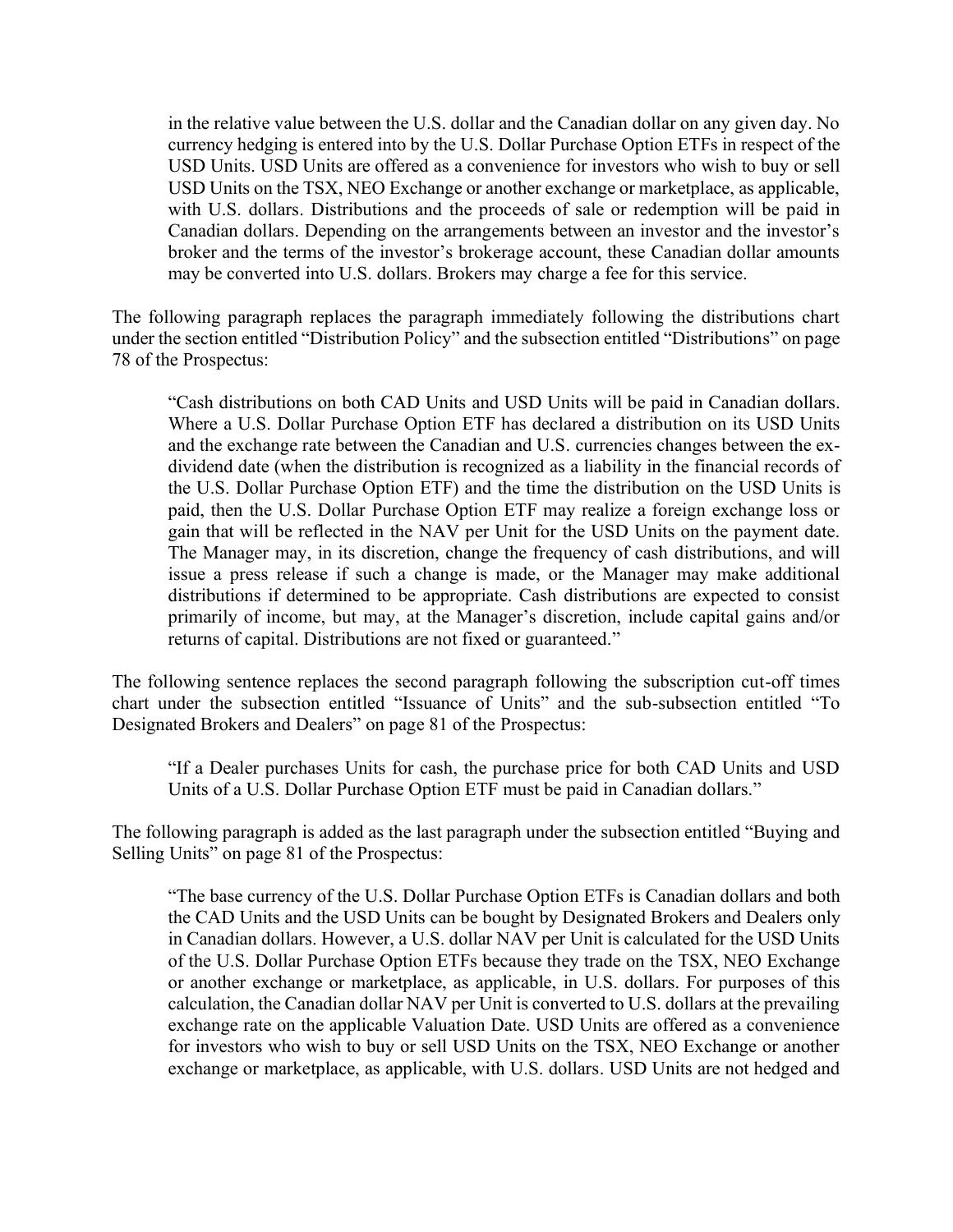purchasing USD Units does not hedge - or protect - against losses caused by changes in the exchange rate between the Canadian and U.S. dollar."

The following paragraph replaces the third paragraph under the section entitled "Redemption of Units" and the subsection entitled "Redemption of Units in any Number for Cash" on page 83 of the Prospectus:

"The redemption price for CAD Units and USD Units of a U.S. Dollar Purchase Option ETF will be paid in Canadian dollars. Payment of the redemption price will be made by no later than the second business day after the effective day of the redemption. The cash redemption request forms may be obtained from the Manager."

The following paragraph replaces the first paragraph under the subsection entitled "Exchange of Prescribed Number of Units" on page 83 of the Prospectus:

"On any Trading Day, Unitholders may exchange a minimum of a Prescribed Number of Units (and any additional multiple thereof) for, in the discretion of the Manager, Baskets of Securities and cash, only cash or other securities and cash. To effect an exchange of Units, a Unitholder must submit an exchange request in the form prescribed by the Manager from time to time to the applicable Fidelity ETF at its head office or as the Manager may otherwise direct by the applicable Cut-Off Time on a Trading Day. The exchange price will be equal to the aggregate NAV per Unit of the Prescribed Number of Units on the effective day of the exchange request, payable by delivery of Baskets of Securities (constituted prior to the receipt of the exchange request) and cash, only cash or other securities and cash, depending on the terms of any agreement with the Unitholder or with the consent of the Manager. If the Unitholder receives only cash, the Manager may, in its discretion, require the Unitholder to pay or reimburse the applicable Fidelity ETF for the trading expenses incurred, or expected to be incurred, by the Fidelity ETF in connection with the sale by such Fidelity ETF of securities in order to obtain the necessary cash to fund the exchange price. On an exchange, the applicable Units will be redeemed. Any cash component of the exchange price for CAD Units and USD Units of a U.S. Dollar Purchase Option ETF will be paid in Canadian dollars.

The following paragraph is added as the last paragraph under the section entitled "Income Tax Considerations" and before the subheading entitled "Status of the Fidelity ETFs" on page 95 of the Prospectus:

"In general for the purposes of the Tax Act, all amounts relating to the acquisition, holding or disposition of Units (including distributions, adjusted cost base and proceeds of disposition), or transactions of the Fidelity ETFs, must be expressed in Canadian dollars. Amounts denominated in U.S. dollars must be converted into Canadian dollars using the rate of exchange quoted by the Bank of Canada on the day on which the amount first arose (or, if the Bank of Canada ordinary quotes such a rate, but there is no such rate quoted for that day, the closest preceding day for which such a rate is quoted) or such other rate of exchange as is acceptable to the CRA."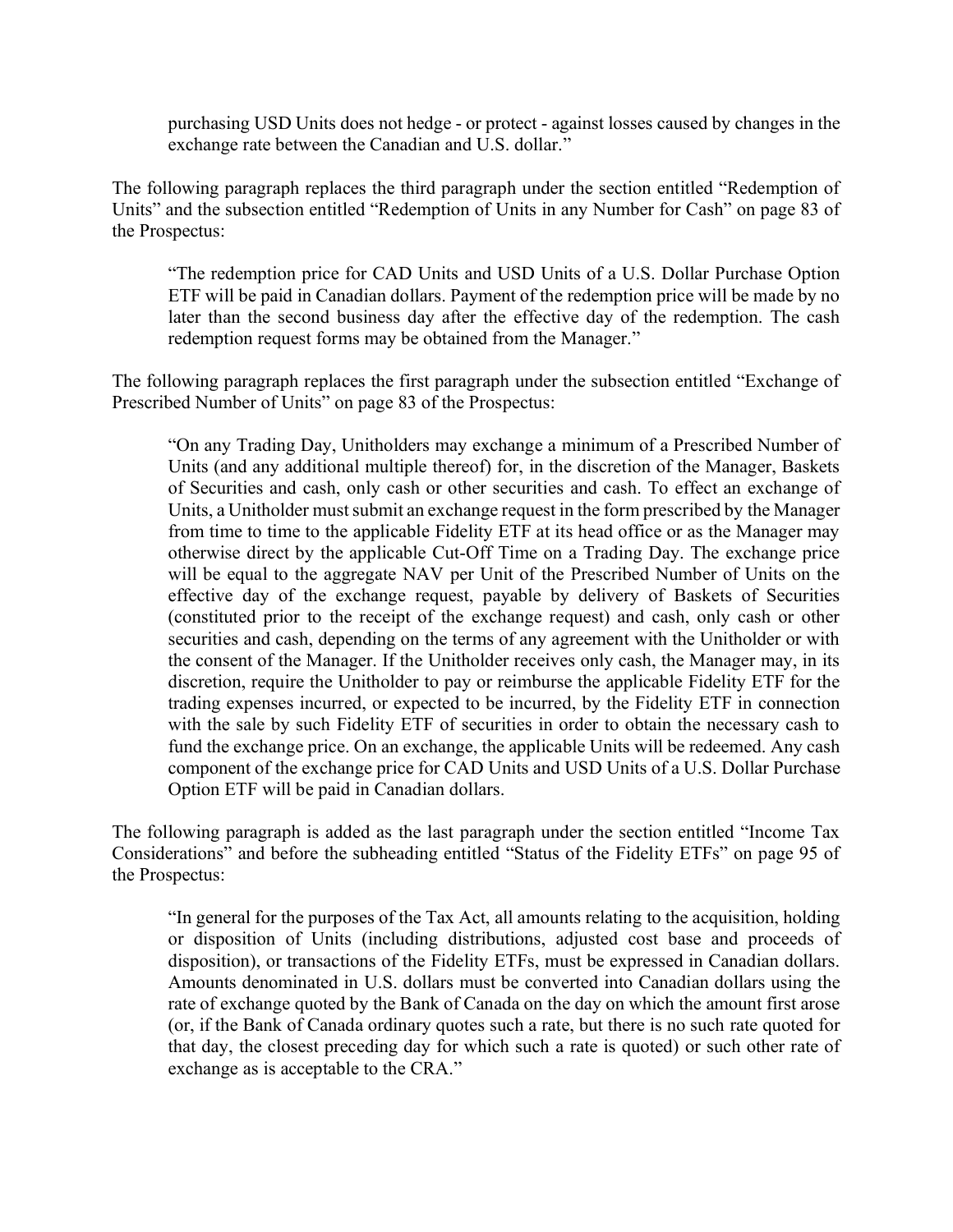The following paragraph is added as the last paragraph under the subsection entitled "Taxation of the Fidelity ETFs" on page 97 of the Prospectus:

"A Unitholder is required to compute all amounts, including the adjusted cost base of Units of the Fidelity ETFs and proceeds of disposition, in Canadian dollars. A Unitholder that acquires USD Units may realize a foreign exchange gain or loss if the exchange rate between the Canadian and the U.S. dollar at the time of purchase of the USD Units differs from the exchange rate at the time the USD Units are disposed of."

The following paragraph is added as the last paragraph under the sub-subsection entitled "Taxation of Capital Gains and Capital Losses" on page 98 of the Prospectus:

"For tax purposes, capital gains and losses are calculated in Canadian dollars. As a result, Unitholders that purchase USD Units need to calculate gains or losses based on the Canadian dollar value of the Units when they were purchased and when they were sold. Similarly, whether distributions for USD Units are reflected in an investor's brokerage account in Canadian dollars or U.S. dollars, these distributions must be reported in Canadian dollars for Canadian tax purposes. Consequently, all investment income is reported to Unitholders in Canadian dollars for income tax purposes."

The following paragraph is added to the end of the first paragraph of the section entitled "Calculation of Net Asset Value" on page 113 of the Prospectus:

"The NAV per Unit of the U.S. Dollar Purchase Option ETFs is calculated by dividing the NAV of the series at the close of business on a Valuation Date by the total number of Units of the series outstanding at that time. The base currency of the U.S. Dollar Purchase Option ETFs is Canadian dollars and both the CAD Units and the USD Units can be bought only in Canadian dollars. However, a U.S. dollar NAV per Unit is calculated for the USD Units of the U.S. Dollar Purchase Option ETFs because they trade on the TSX, NEO Exchange or another exchange or marketplace, as applicable, in U.S. dollars. For purposes of this calculation, the Canadian dollar NAV per Unit is converted to U.S. dollars at the prevailing exchange rate on the applicable Valuation Date."

The following paragraph replaces the paragraph under the subheading entitled "Reporting of Net Asset Value" on page 114 of the Prospectus:

"The aggregate NAV of each Fidelity ETF and the NAV per Unit, or, in the case of the U.S. Dollar Purchase Option ETFs, the NAV per CAD Units and the NAV per USD Unit, is available to the public on the Manager's website at www.fidelity.ca."

The following sentence is added as the second last sentence in the last paragraph under the subsection entitled "Certain Provisions of the Units" on page 121 of the Prospectus:

"Unitholders that hold USD Units will be paid their redemption proceeds in Canadian dollars. Depending on the arrangements between an investor and the investor's broker and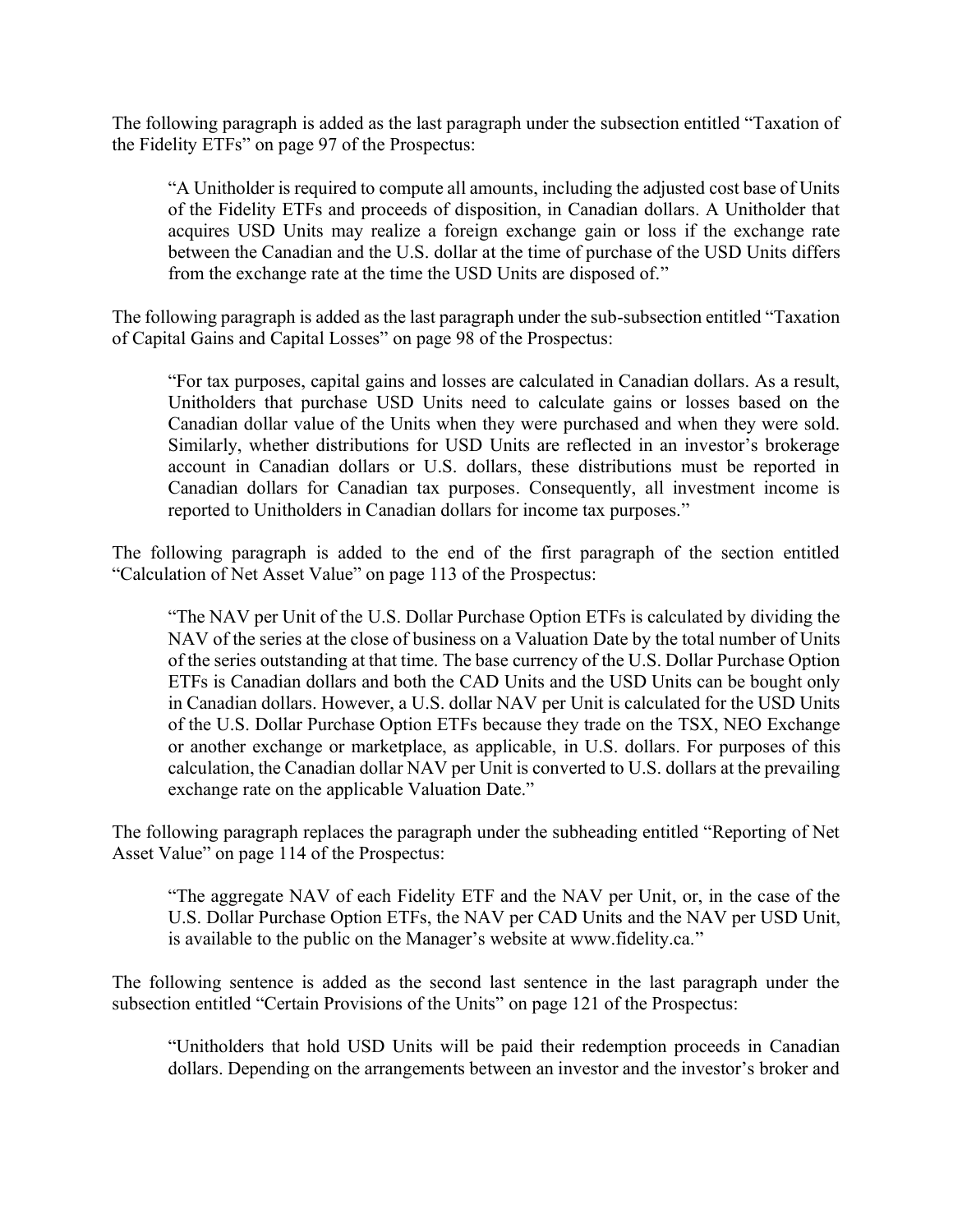the terms of the investor's brokerage account, these Canadian dollar amounts may be converted into U.S. dollars. Brokers may charge a fee for this service."

## **2. In respect of the Executive Officers and Directors of the Manager of the Fidelity ETFs chart:**

The Principal Occupation Within Preceding Five Years entry for Andrew Pringle on page 101 of the Prospectus is updated to include reference to his role as Partner and Chairman, RP Investment Advisors LP. The reference to Toronto, Ontario in the Name and Municipality of Residence entry for Diana Godfrey on page 101 of the Prospectus is deleted and replaced with Burlington, Ontario.

## **3. In respect of Fidelity Sustainable World ETF:**

Footnote 1 to the Geode sub-advisor chart on page 104 of the Prospectus is updated to reference on or around March 18, 2022 as the Effective Date.

## **PURCHASER'S STATUTORY RIGHTS**

Securities legislation in certain of the provinces and territories of Canada provides purchasers with the right to withdraw from an agreement to purchase securities of exchange-traded funds within 48 hours after receipt of a confirmation of a purchase of such securities. In several of the provinces and territories of Canada, the securities legislation further provides a purchaser with remedies for rescission or, in some jurisdictions, revisions of the price or damages, if the prospectus and any amendment contains a misrepresentation or non-delivery of the ETF Facts, provided that the remedies for rescission, revisions of the price or damages are exercised by the purchaser within the time limit prescribed by the securities legislation of the purchaser's province or territory.

The Manager has obtained exemptive relief from the requirement in securities legislation to include an underwriter's certificate in the prospectus. As such, purchasers of Units of the Fidelity ETFs will not be able to rely on the inclusion of an underwriter's certificate in the prospectus or any amendment for the statutory rights and remedies that would otherwise have been available against an underwriter that would have been required to sign an underwriter's certificate.

Purchasers should refer to the applicable provisions of the securities legislation and the decisions referred to above for the particulars of their rights or consult with a legal adviser.